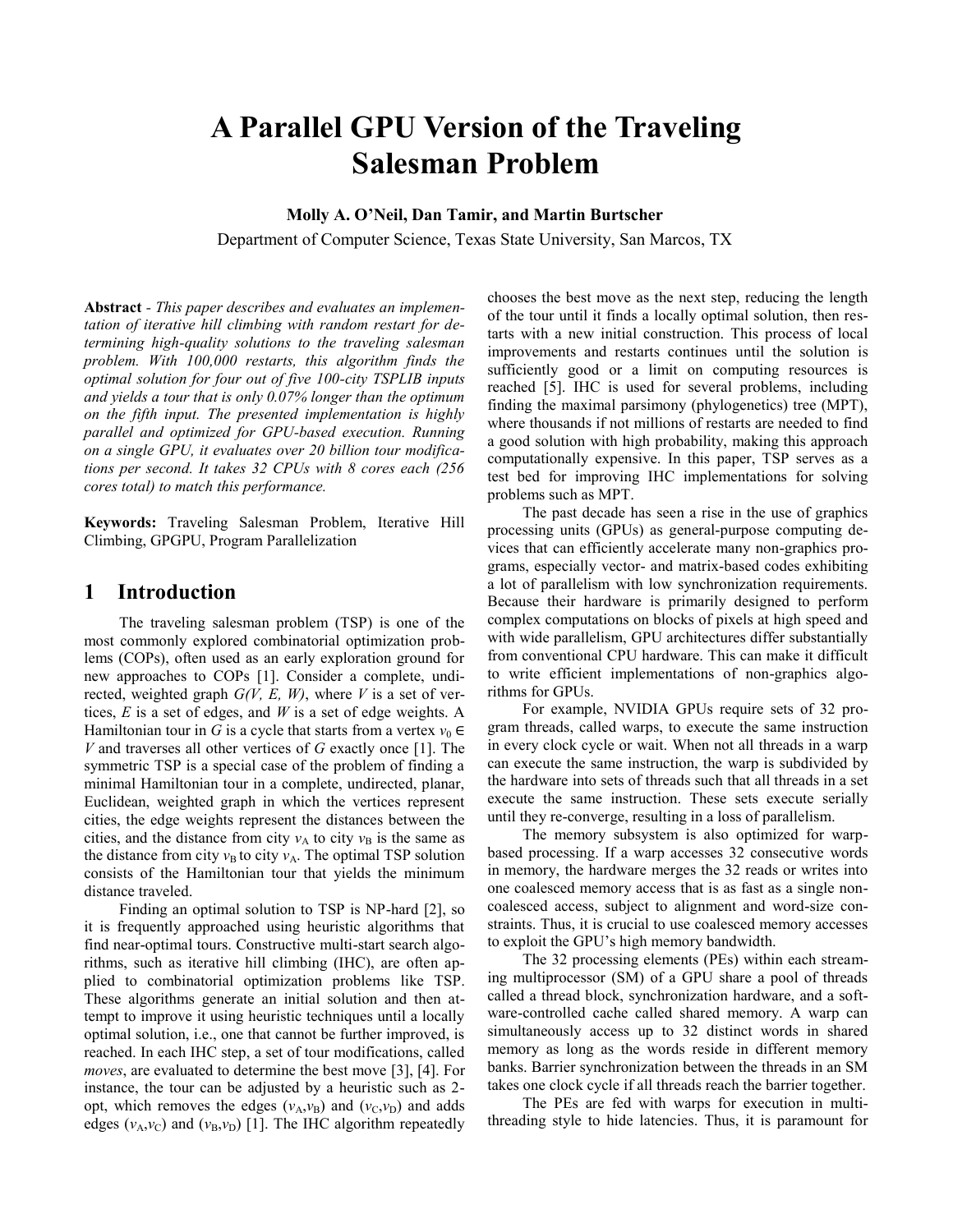good performance to have many active resident warps in each SM. In other words, GPUs require thousands of simultaneously running threads, i.e., large amounts of parallelism to achieve maximum performance.

The SMs operate largely independently. They can only communicate with each other through global memory (DRAM). Thus, synchronization between SMs must be done using atomic operations on global memory locations, meaning that GPUs are most effective at accelerating codes with low sharing requirements.

The large amount of parallelism and wide memory buses make GPUs well suited to speed up codes displaying high computational intensity and little synchronization. For such codes, GPUs have demonstrated a substantial advantage over CPUs in terms of performance per dollar and performance per transistor [\[6\]](#page-5-5) as well as performance per watt [\[7\].](#page-5-6) GPU implementations of these applications can be dozens of times faster than optimized parallel CPU implementations [\[8\].](#page-5-7)

This paper explains how we parallelized and optimized the IHC algorithm for TSP so that it can reap the benefits of GPU acceleration. Our implementation running on one GPU chip is 62 times faster than the corresponding serial CPU code, 7.8 times faster than an 8-core Xeon CPU chip, and about as fast as 256 CPU cores (32 CPU chips) running an equally optimized pthreads implementation. For symmetric, planar, 100-city problems with 100,000 random restarts, our code finds the optimal solution for four out of five TSPLIB inputs and is 0.07% off on the fifth input. Our open-source CUDA implementation is freely available for download at http://www.cs.txstate.edu/~burtscher/research/TSP\_GPU/.

#### **2 Parallelization and optimization**

This section explains how we implemented, optimized, and parallelized the IHC algorithm for the TSP problem. In this discussion, we assume symmetric 100-city problems with 100,000 random restarts.

#### **2.1 Parallelization**

There are several ways to parallelize this algorithm. The 100,000 climbers are independent and can be processed in any order, including concurrently. However, load balance is a potential problem when parallelizing the climbers as they require different numbers of IHC steps to reach a local optimum. Within a climber, each IHC step depends on the previous step and therefore has to execute serially. In our implementation, every IHC step evaluates 4851 opt-2 moves. These moves are independent and can be run in parallel, but they require a reduction operation at the end to determine the move that yields the largest reduction in tour length. This reduction can be performed in  $log_2(4851) \approx 13$ steps but necessitates synchronization and data exchange, which may be slow.

Because modern GPUs require tens of thousands of parallel threads that perform very similar tasks to unleash their full performance, we decided to run the independent climbers in parallel. This approach results not only in the highest degree of parallelism but also in the least amount of synchronization and data exchange. However, the climbers perform varying numbers of IHC steps to reach a local optimum. We measured between 84 and 124 steps with an average of 103.3. Since we launch 14,336 threads on the GPU, the average thread processes only 7 climbers, which results in load imbalance and consequently poor scaling. In contrast, we launch no more than 256 threads on the CPU, yielding an average of 391 climbers per thread, which is enough to average out the number of IHC steps performed by each thread. Thus, load balance is not an issue with the CPU code but is significant in the GPU code. Because load balancing imposes synchronization and serialization overheads, the pthreads code actually runs faster without load balancing whereas the CUDA code runs faster with load balancing. Hence, we ended up with the following implementations.

Our pthreads code statically assigns equal  $(\pm 1)$  numbers of climbers to each thread. The threads run independently to find the best solution among their climbers and only execute a single critical section at the end to determine the best solution among all threads. The GPU code, in contrast, only assigns a single initial climber to each thread. When a local minimum is reached, the thread checks whether this minimum is smaller than the currently best solution. If it is, the best solution is updated using an atomic compare-and-swap instruction. Then, the next climber is obtained from a global worklist using an atomic increment. Threads terminate when the worklist is empty.

#### **2.2 Code optimization**

Our serial, pthreads, and CUDA implementations use essentially identical code for evaluating the opt-2 moves, which takes the vast majority of the runtime. This code section comprises two nested **for** loops that iterate over the cities to form pairs of cities between which the tour is reversed. The CUDA code differs from the serial and pthreads code in that we manually moved two loop-invariant computations out of the inner loop and specified that the inner loop be unrolled eight times. This was not necessary in the serial and pthreads codes as the C compiler automatically performs these optimizations.

Because GPUs are only fast if sets of 32 threads, i.e., warps, perform the same work (on different data) at the same time, our implementation always considers 4851 city pairs in each IHC step. In particular, the outer i-loop iterates from the  $1<sup>st</sup>$  to the  $98<sup>th</sup>$  city while the inner j-loop iterates from the  $i+2<sup>nd</sup>$  to the 100<sup>th</sup> city. Note that this approach avoids duplications in city pairs due to symmetry as well as pairs of adjacent cities that never result in a change of the tour length. Note that we always compute the tour length for all 4851 city pairs, including the ones that did not change from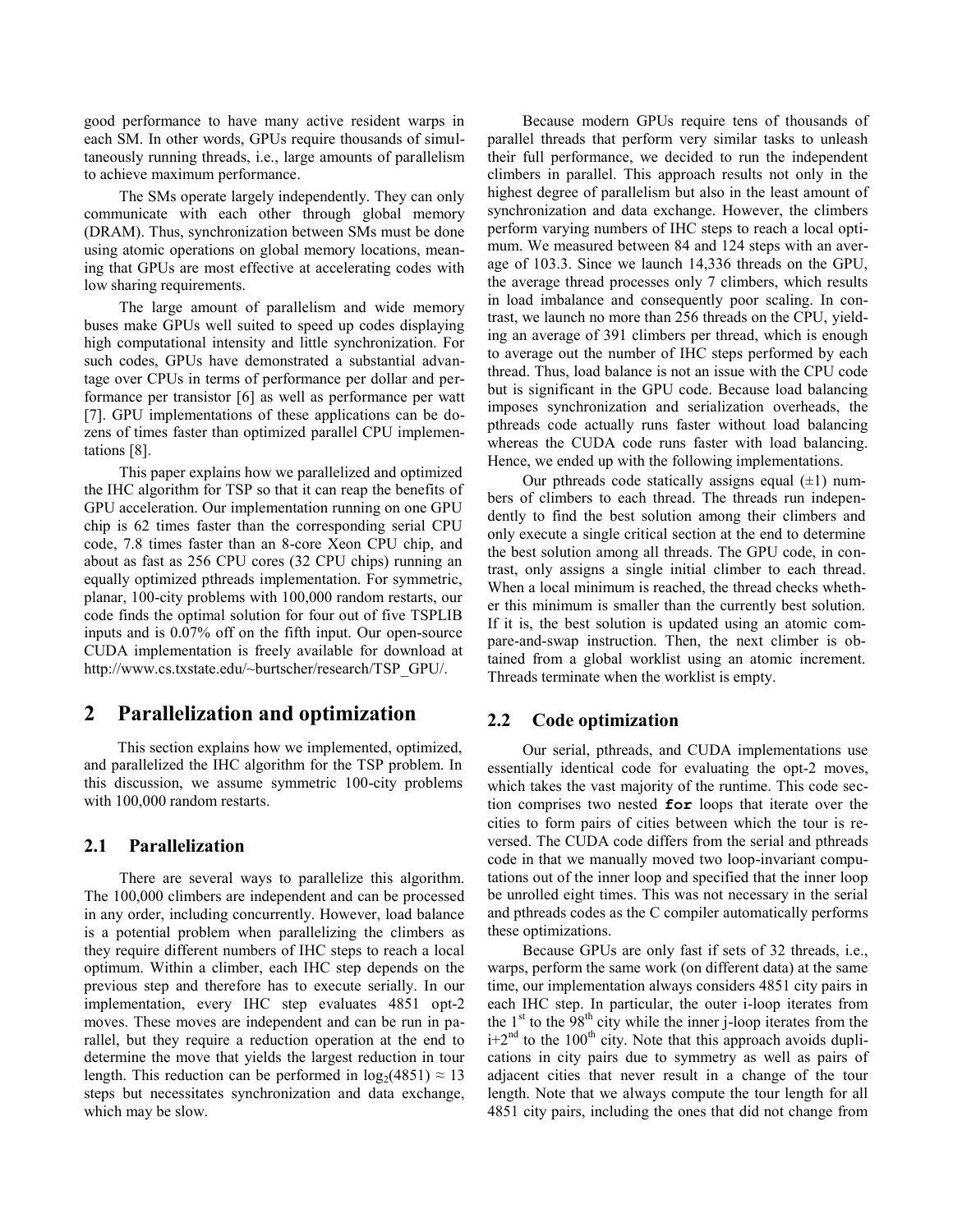the previous IHC step, because re-computing them is faster than recording and retrieving this information.

We optimized the loop nest by saving values fetched from memory in register variables so that later iterations can quickly access them. For example, even though we need four city IDs (the  $i<sup>th</sup>$ ,  $i+1<sup>st</sup>$ ,  $j<sup>th</sup>$ , and  $j+1<sup>st</sup>$ ) in every iteration, the inner loop body only fetches the  $j+1$ <sup>st</sup> city ID from memory as the remaining values have been fetched earlier and are "cached" in variables. Similarly, each opt-2 move needs four distance values from a two-dimensional matrix  $(i<sup>th</sup> to i+1<sup>st</sup>)$ city,  $j^{th}$  to  $j+1^{st}$  city,  $i^{th}$  to  $j^{th}$  city, and  $i+1^{st}$  to  $j+1^{st}$  city, where the  $101<sup>st</sup>$  city is the same as the  $1<sup>st</sup>$  city). Nevertheless, the code only fully evaluates one distance, partially evaluates two of the distances (by accessing a vector, i.e., a predetermined row of the matrix), and uses a cached value for the fourth distance to minimize computations and memory accesses. Aside from these operations, the inner loop only contains assignment statements that copy one scalar variable into another and an **if** statement to check whether a new optimum has been found.

To further boost the performance, the loop nest never actually computes the tour cost. It only calculates how much shorter an opt-2 move makes the current tour and picks the move that results in the greatest savings. As long as an IHC step results in a reduction in tour cost, the corresponding best opt-2 move is applied, i.e., the selected tour segment is reversed, and the next IHC step is initiated. Only once a local optimum has been reached is the tour cost finally computed. If this cost is lower than the previously found shortest tour, the new tour is written back to global memory and the shortest tour is updated. Otherwise, the new tour is simply discarded to avoid unnecessary memory writes.

To make the results deterministic and to simplify verification, the random seed used for generating a tour is the tour number (0 to 99,999). This guarantees that the length of the shortest tour is always the same, no matter in which order the 100,000 tours are processed. Because a cyclic rotation of a tour does not yield a new tour, the first city, which is also the last city, can be fixed without loss of generality. This enables simplifying and accelerating the program by hard coding the ID of the first city. Our code contains several other minute enhancements.

The CUDA code further contains GPU-specific optimizations that do not apply to the CPU code. For instance, the two-dimensional distance matrix is allocated in shared memory, a software-controlled cache, so that accesses to it are always fast. The 1024 tours that are evaluated concurrently in an SM are too large to fit in shared memory. Thus, we allocate them in global memory (DRAM). To still be able to access them quickly, the code first copies the tours into local memory, which is part of the global memory but ensures that every tour access in the two nested loops is fully coalesced. Other GPU optimizations include limiting thread divergence to rarely executed code sections and minimizing CPU/GPU transfers to just 40 kB initially to copy the distance matrix to the GPU and 108 bytes in the end to copy the best tour, its cost, and its tour number back to the CPU. Note that, other than generating the distance matrix and printing the result, our implementation runs the entire TSP algorithm on the GPU.

#### **3 Related work**

Most previous GPU-based approaches to the traveling salesman problem use the Max-Min Ant System (MMAS) algorithm [\[9\].](#page-5-8) This algorithm is a variant of Ant Colony Optimization (ACO), a metaheuristic algorithm based on the natural ability of ants to discover, collaboratively, the shortest path between their nest and a food source by depositing pheromone along their traveled paths. ACO algorithms simulate the behavior of individual ants, which construct tours around a graph based on the strength of evaporating pheromone trails left by other ants. Dorigo and Gambardella first presented this algorithm applied as a distributed TSP solver [\[10\].](#page-5-9) ACO algorithms spend the majority of their computation time in the tour construction phase [\[11\],](#page-5-10) and because ants travel independently and each ant constructs a complete solution based only on the previous iterations' pheromone matrix, this phase is highly parallelizable.

Bai et al. detail a CUDA implementation of the parallel MMAS algorithm in which multiple ant colonies are simulated concurrently on the GPU, one for each thread block, with the tours of individual ants within each colony also parallelized [\[12\].](#page-5-11) This implementation achieves up to a 32x speedup over a serial CPU version under the same workload, though without finding the optimal solution in some cases. Jiening et al. present a  $C++$  and  $Cg$  implementation of the MMAS algorithm with up to a 1.4x speedup over the CPU implementation, which finds the optimal tour on a 30-city input [\[13\].](#page-5-12) You describes a CUDA implementation of a parallel ACO algorithm [\[14\],](#page-5-13) with each thread on the GPU responsible for the travel of a single ant from a unique starting location, achieving up to a 20x speedup over a serial CPU implementation. Cecilia et al. present several GPUbased, data-parallel strategies for both the tour construction and pheromone update stages of the ACO algorithm, achieving a 28x speedup for the tour stage and a 20x speedup for the pheromone update stage over sequential CPU code [\[15\].](#page-5-14) Many of the prior works on GPU-based ant colony solvers compare solution quality only against a serial ACO implementation and do not address how often either implementation discovers the optimum TSP solution.

There are also heterogeneous implementations of ACO algorithms, which implement only part of the TSP solver on the GPU. Delévacq et al. implement a parallel approach to the MMAS algorithm that performs tour construction on the GPU and pheromone update on the CPU [\[11\].](#page-5-10) Next, they compare their implementation against their GPU version of the original ACO algorithm [\[16\],](#page-5-15) achieving better solution quality (though still suboptimal in some cases) and up to a 3.6x speedup. Fu et al. describe an MMAS implementation in MATLAB with the tour construction performed on the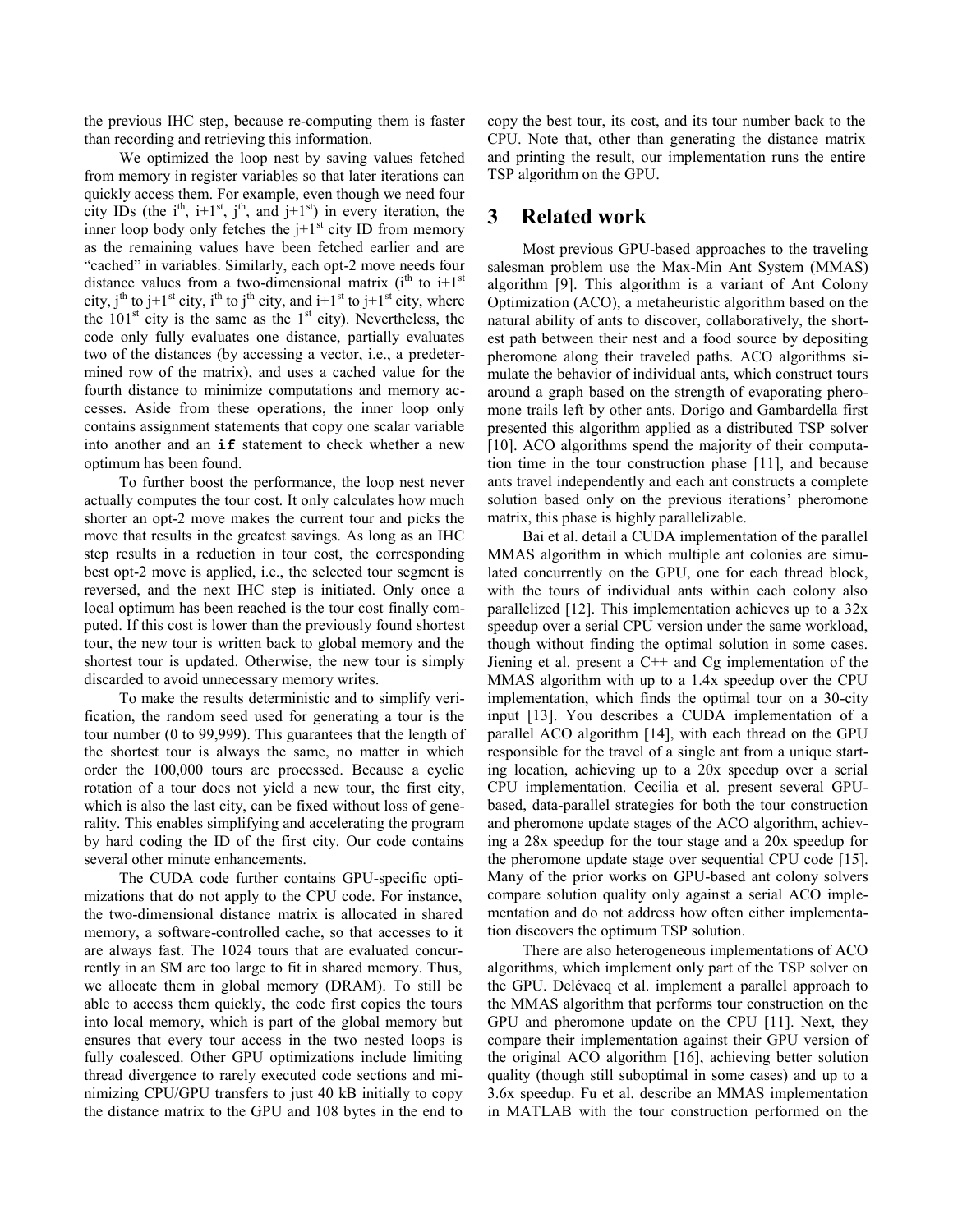GPU and the updates performed on the CPU [\[17\].](#page-5-16) This implementation achieves roughly a 32x speedup over sequential CPU code, but with slightly lower solution quality compared to the CPU implementation.

There also exists a recent genetic algorithm-based TSP solver in CUDA, presented by Fujimoto and Tsutsui in 2011 [\[18\].](#page-5-17) This work parallelizes TSP using the genetic crossover operator and 2-opt local search. Their CUDA implementation on a GTX-285 is up to 24.2x faster than a single-core CPU version, allowing an error ratio over the optimal trip cost of up to 0.5%.

To the best of our knowledge, this paper presents the first GPU implementation of the IHC algorithm for solving the TSP problem. Our IHC approach may be better suited for GPUs than previously proposed algorithms as it yields larger speedups over both serial and parallel CPU implementations while, at the same time, achieving very high solution quality.

#### **4 Evaluation methodology**

We evaluated our GPU implementation of TSP on an NVIDIA Tesla C2050 graphics card, which has CUDA compute capability 2.0 [\[19\].](#page-5-18) This GPU is equipped with 14 streaming multiprocessors (SMs), each with 32 cores, for a total of 448 cores running at 1.15 GHz and sharing 3 GB of global memory. Each multiprocessor is configured with 48 kB of shared memory and a 16 kB L1 cache. All SMs share a 768 kB L2 cache. Each SM has 32,768 registers that are shared among the threads allocated to the multiprocessor. The CUDA code was compiled with *nvcc* version 3.2 using the "-O3 -arch=sm\_20" flags.

We ran the pthreads and sequential CPU implementations on the Nautilus supercomputer at NICS, which contains 128 2.0 GHz 8-core Xeon X7550 CPUs sharing 4 TB of main memory. The pthreads and sequential codes were compiled with *icc* version 11.1, with the "-O3 -xW -pthread" flags for the pthreads version and the "-O3 -xW" flags for the sequential version.

We instrumented the three implementations to measure the runtime of everything except the reading in of the 100 city coordinates and the generation of the distance matrix from these coordinates. We tested all implementations on five TSPLIB benchmarks containing 100 cities [\[20\].](#page-5-19)

#### **5 Results**

[Figure 1](#page-3-0) plots the runtimes (in milliseconds) of our three IHC implementations on the kroE100 TSPLIB input, with the minimum, median, and maximum runtime of three runs plotted separately. The runtimes for other 100-city inputs and different random restarts are very similar. The median runtime is listed above the columns. The results show that our GPU implementation's median runtime, at 2.497 seconds, is slightly under that of the parallel CPU version run with 256 threads and dramatically less than that produced by the sequential CPU code (2.58 minutes). Unlike the GPU version, which produces highly consistent runtimes, the pthreads runtime at higher thread counts varies substantially between executions. In fact, in some experiments, it already started varying with 16 threads, i.e., the problem seems to appear as soon as multiple CPU chips are used. Since we made sure that there is no false sharing and only a minimal amount of true sharing in our pthreads implementation, we assume the variability is caused by interference from other jobs that were running at the same time on this large shared memory machine.

[Figure 2](#page-4-0) displays the minimum, median, and maximum speedups of the pthreads and GPU implementations relative to the sequential CPU implementation. Again, we see that



<span id="page-3-0"></span>Figure 1. Minimum, median, and maximum runtimes (in milliseconds) of the three TSP implementations (note that this graph is logarithmic)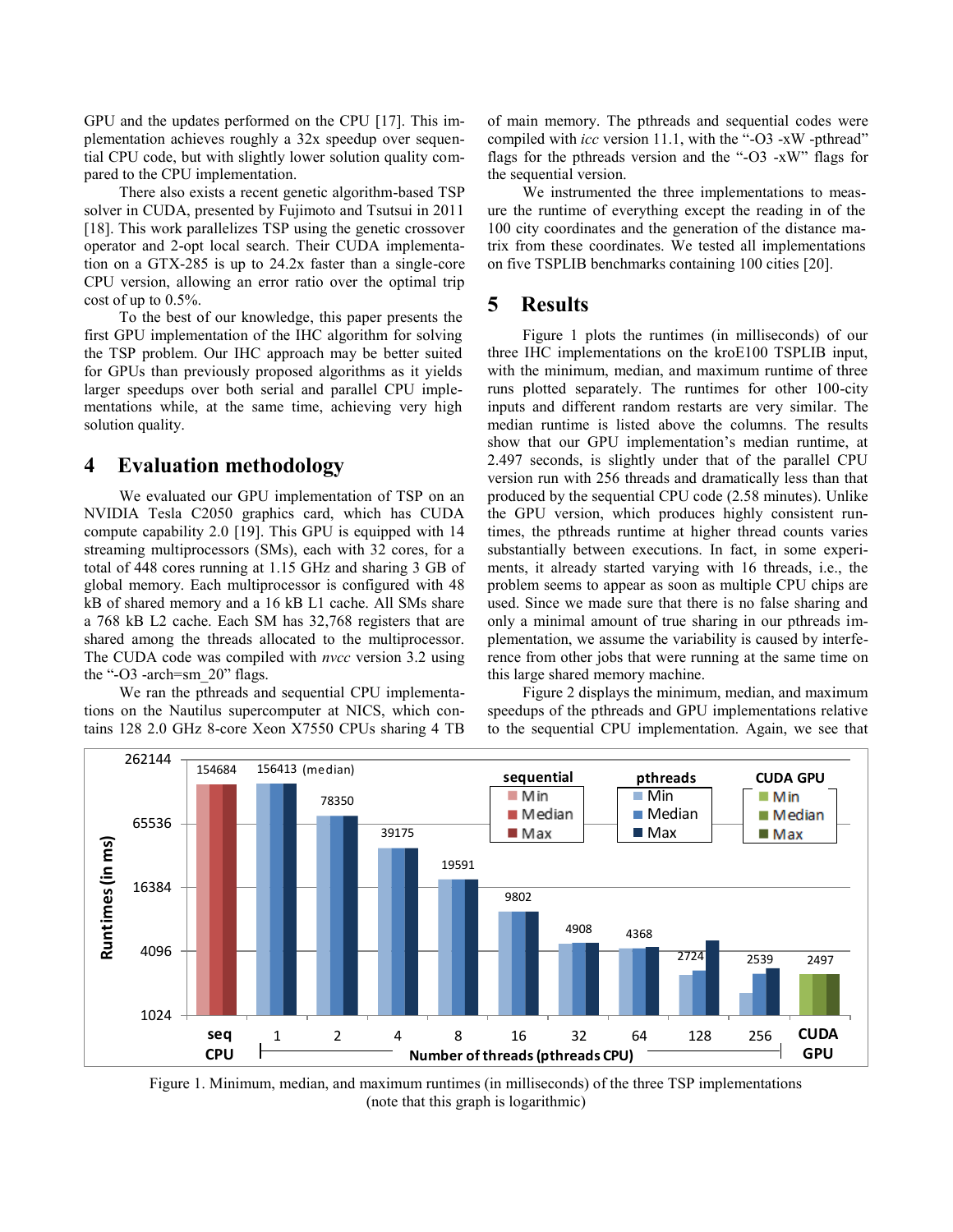

Figure 2. Minimum, median, and maximum speedup of the pthreads and GPU implementations relative to the serial CPU implementation

<span id="page-4-0"></span>the GPU version produces consistent speedups whereas the pthreads version with 128 and 256 threads demonstrates significant performance variance. The pthreads code scales almost perfectly to 32 cores, indicating that it does not suffer from false sharing, load imbalance, serialization, or other parallelization overheads. However, scaling is poor beyond 32 threads, possibly due to the increasing thread startup cost. Additional experiments with different random restarts resulted in the same scaling trends. While the maximum speedup offered by the 256-thread CPU version exceeds that of the GPU implementation, the GPU code outperforms the pthreads code in terms of median speedup. It achieves a consistent speedup of around 61.9 compared to the 256 thread pthreads version's median speedup of 60.9. This means that the GPU is capable of slightly exceeding the performance of 256 x86 cores or 32 CPUs with eight cores each on the IHC TSP algorithm.

The Nautilus supercomputer on which we tested the pthreads implementation has 2.0 GHz CPU cores. The sequential and pthreads implementations would benefit from CPUs with faster clocks. However, we found the GPU implementation to still offer a 50x speedup over the sequential implementation executed on a 2.53 GHz Intel Xeon, suggesting that the GPU solution offers a large performance advantage over the CPU implementation even for the fastest currently available CPUs.

[Table 1](#page-4-1) addresses the solution quality and shows the cost and number of the shortest tour found by the GPU implementation for five 100-city inputs from the TSPLIB library when using 100,000 random restarts. The optimal tour cost and the runtime for each input are shown as well. Our GPU code finds the optimal tour in all but one case, on kroE100, where the tour is 0.07% longer. Doubling the number of climbers to 200,000 allows the GPU code to find the optimal tour in the last case as well.

<span id="page-4-1"></span>

| Table 1. Solution quality achieved by the GPU       |
|-----------------------------------------------------|
| implementation for five 100-city inputs from TSPLIB |

| <b>TSPLIB Database</b> |                     | <b>CUDA GPU Solution Quality</b> |             |             |
|------------------------|---------------------|----------------------------------|-------------|-------------|
| <b>Name</b>            | <b>Optimal Cost</b> | <b>Min. Tour Cost</b>            | Min. Tour # | Runtime (s) |
| kroA100                | 21,282              | 21,282                           | 33,188      | 2.540       |
| kroB100                | 22,141              | 22,141                           | 5,969       | 2.499       |
| kroC100                | 20,749              | 20,749                           | 23,092      | 2.543       |
| kroD100                | 21,294              | 21,294                           | 32,142      | 2.497       |
| kroE100                | 22,068              | 22,084                           | 16,941      | 2.499       |
|                        |                     | 22,068                           | 117,583     | 4.952       |

#### **6 Summary and conclusions**

This paper explains how we parallelized and optimized the IHC algorithm for solving the TSP problem on GPUs. The results demonstrate that our implementation not only yields a high solution quality but also runs very quickly. It processes over 20 billion 2-opt moves per second on a single GPU, which is 62 times faster than an x86 core and as fast as 32 CPUs with 8 cores running a pthreads version of the same algorithm. Based on these results, we believe our approach may be better suited for GPU-based acceleration than the related ant colony and genetic algorithm-based TSP solvers that are available for GPUs.

## **7 Acknowledgments**

This research was supported by an allocation of advanced computing resources provided by the National Science Foundation. Some of the computations were performed on Nautilus at the National Institute for Computational Sciences [\[21\].](#page-5-20) We thank NVIDIA Corporation for donating the GPU that was used to develop,